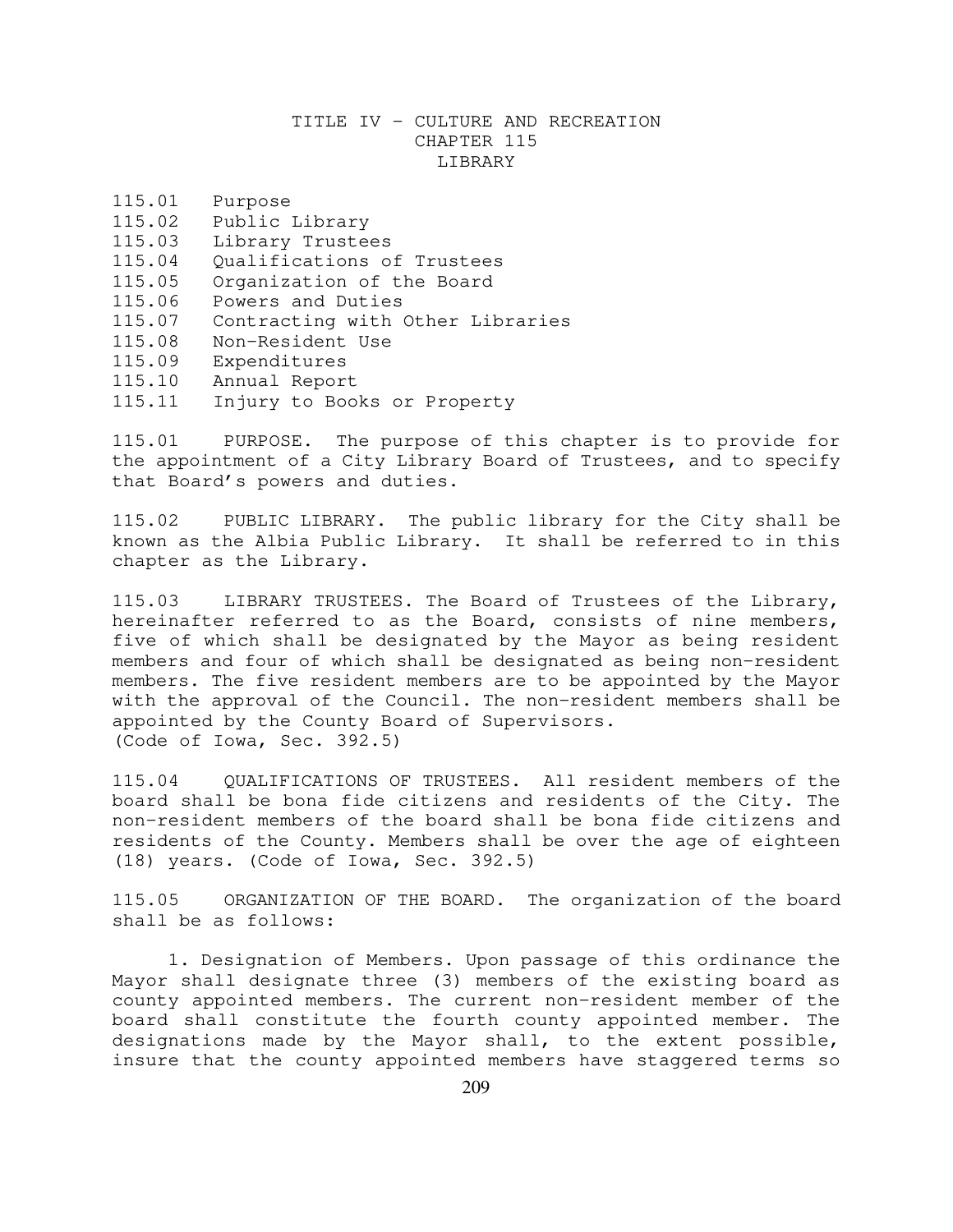that no more than two (2) county appointed members' terms expire in any one year.

2. Term of Office. All appointments to the Board shall be for six (6) years, except to fill vacancies. Each term shall commence on July first. Appointments shall be made every two (2) years of one-third  $(1/3)$  the total number or as near as possible, to stagger the terms.

3. Vacancies. The position of any resident board member shall be deemed vacated if such member moves permanently from the City. The position of any non-resident board member shall be deemed vacated if such member moves permanently from the County or into the City. The position of any board member shall be deemed vacated if such member is absent from six (6) consecutive regular meetings of the Board, except in the case of sickness or temporary absence from the City of County. Vacancies in the Board shall be filled in the same manner as an original appointment except that the new board member shall fill out the unexpired term for which the appointment is made.

4. Compensation. Board members shall receive no compensation for their services. (Code of Iowa, Sec. 392.5)

115.06 POWERS AND DUTIES. The Board shall have and exercise the following powers and duties:

 1. Officers. To meet and elect from its members a President, a Secretary, and such other officers as it deems necessary. The City Treasurer shall serve as Board Treasurer, but shall not be a member of the Board. (Code of Iowa, Sec. 392.5)

 2. Physical Plant. To have charge, control and supervision of the Library, its appurtenances, fixtures and rooms containing the same. (Code of Iowa, Sec. 392.5)

 3. Charge of Affairs. To direct and control all affairs of the Library. (Code of Iowa, Sec. 392.5)

 4. Hiring of Personnel. To employ a librarian, and authorize the librarian to employ such assistants and employees as may be necessary for the proper management of the Library, and fix their compensation; provided, however that prior to such employment, the compensation of the librarian, assistants and employees shall have been fixed and approved by a majority of the members of the Board voting in favor thereof. (Code of Iowa, Sec. 392.5)

5. Removal of Personnel. To remove the librarian, by a two-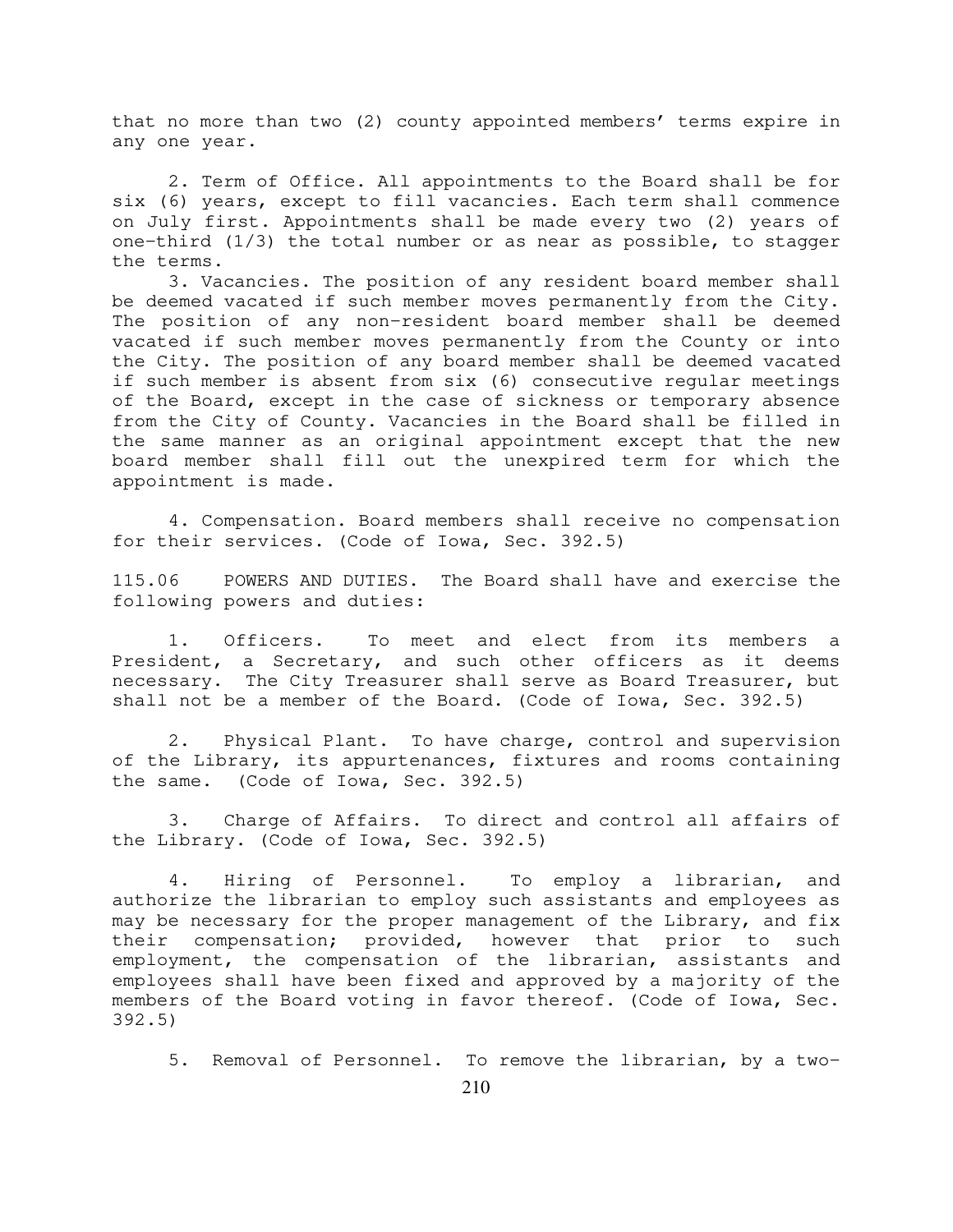thirds (2/3) vote of the Board and provide procedure for the removal of the assistants or employees for misdemeanor, incompetency, or inattention to duty, subject however, to the provisions of Chapter 70 of the Code of Iowa. (Code of Iowa, Sec. 392.5)

 6. Purchases. To select, or authorize the librarian to select, and make purchases of books, pamphlet, magazines, periodicals, papers, maps, journals, other Library materials, furniture, fixtures, stationery and supplies for the library within budgetary limits set by the Board. (Code of Iowa, Sec. 392.5)

 7. Use by Non-Residents. To authorize the use of the Library by non-residents of the City or County. (Code of Iowa, Sec. 392.5)

8. Rules and Regulations. To make and adopt, amend, modify or repeal rules and regulations, not inconsistent with code and the law, for the care, use, government and management of the Library and the business of the Board, fixing and enforcing penalties for violations. (Code of Iowa, Sec. 392.5)

 9. Expenditures. To have exclusive control of the expenditures of all funds allocated for library purposes by the Council. And of all moneys available by gift or otherwise for the erection of Library buildings, and of all other moneys belonging to the Library including fines and rentals collected under the rules of the Board. (Code of Iowa, Sec. 392.5)

 10. Gifts. To accept gifts of real property, personal property, or mixed property, and devices and bequests including trust funds, to take the title to said property in the name of the Library; to execute deeds and bill of sale for the conveyance of said property; and to expand the fund received by them from such gifts, for the improvement of the Library. (Code of Iowa, Sec. 392.5)

 11. Enforce the Performance of Conditions on Gifts. To enforce the performance of condition of gifts, donations, devises and bequests accepted by the City by action against the Council. (Code of Iowa, Sec. 661)

 12. Record of Proceedings. To keep a record of its proceedings.

 13. County Historical Association. To have authority to make agreements with the local County historical association where such exists, and to set apart the necessary room and to care for such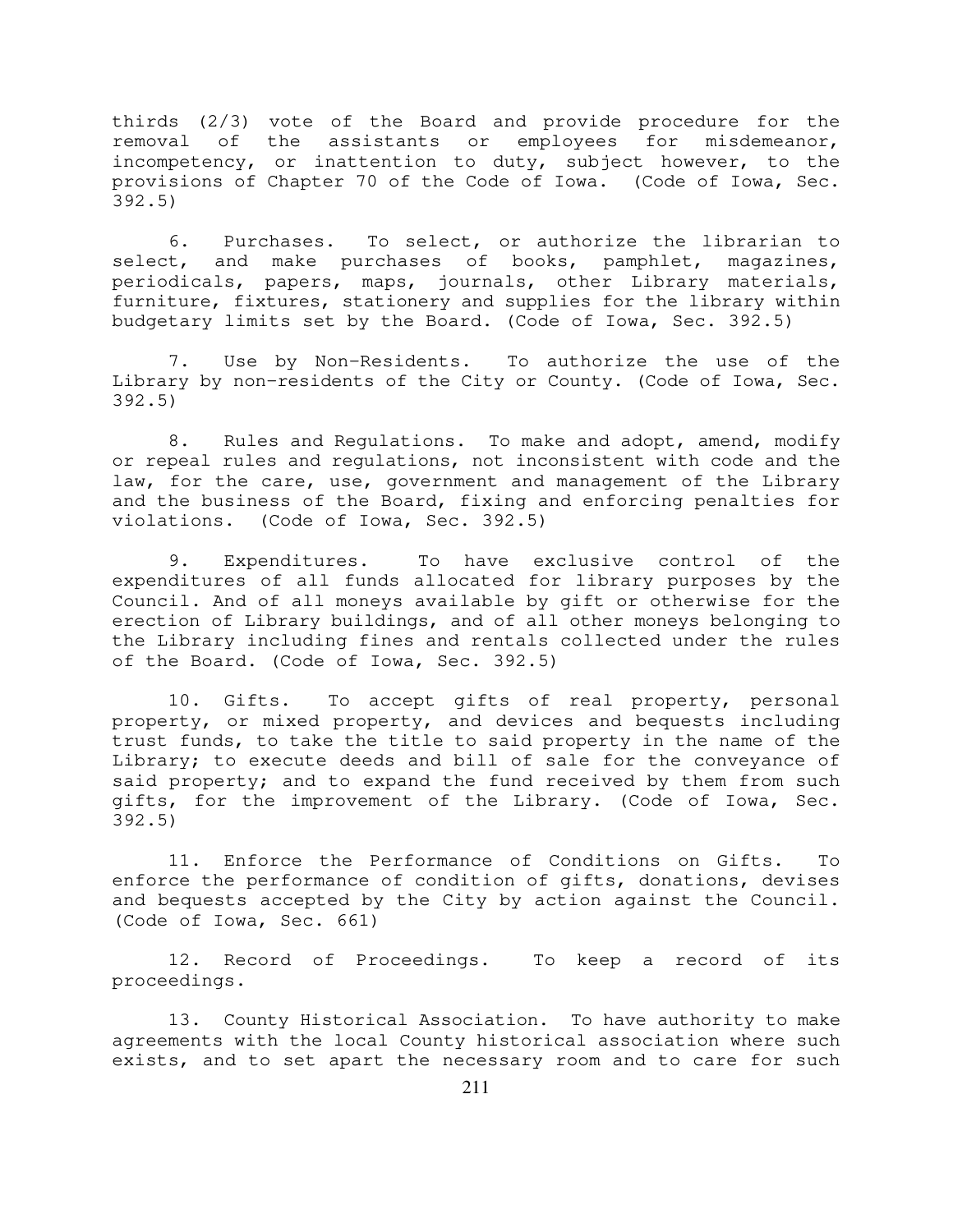articles as may come into the possession of the association. The Trustees are further authorized to purchase necessary receptacles and materials for the preservation and protection of such articles as are in their judgement of a historical and educational nature and pay for the same out of funds allocated for Library purposes. (Code of Iowa, Sec. 392.5)

115.07 CONTRACTION WITH OTHER LIBRARIES. The Board shall have power to contract with other libraries in accordance with the following:

 1. Contracting. The Board may contract with any other board of trustees of free public libraries ,any other city, school corporation, private or semi-private organization, institution of higher learning, township, or County, or with the trustees of any County library district for the use of the Library by their respective residents. (Code of Iowa, Sec. 392.5 & Ch. 28E)

 2. Termination. Such a contract may be terminated at any time by mutual consent of the contracting parties. It also may be terminated by a majority vote of the electors represented by either of the contracting parties. Such a termination proposition shall be submitted to the electors by the governing body of a contracting party on a written petition of not less than five (5) percent in number of the electors who voted for governor in the territory of the contracting part at the last governing body not less than forty (40) days before the election. The proposition may be submitted at any election provided by law that is held in the territory of the party seeking to terminate the contact.(Code of Iowa, Sec. 392.5)

115.08 NON-RESIDENT USE. The Board may authorize the use of the Library by persons not residents of the City or County in any one or more of the following ways:

 1. Lending. By lending the books or other materials of the library to non-residents on the same terms and conditions as to residents of the City, or County, or upon payment of a special nonresident Library fee. (Code of Iowa, Sec. 392.5)

 2. Depository. By establishing depositories of Library books or other material to be loaned to non-residents. (Code of Iowa, Sec. 392.5)

 3. Bookmobiles. By establishing bookmobiles or a traveling library so that books or other Library material may be loaned to non-residents. (Code of Iowa, Sec. 392.5)

4. Branch Library. By establishing branch libraries for